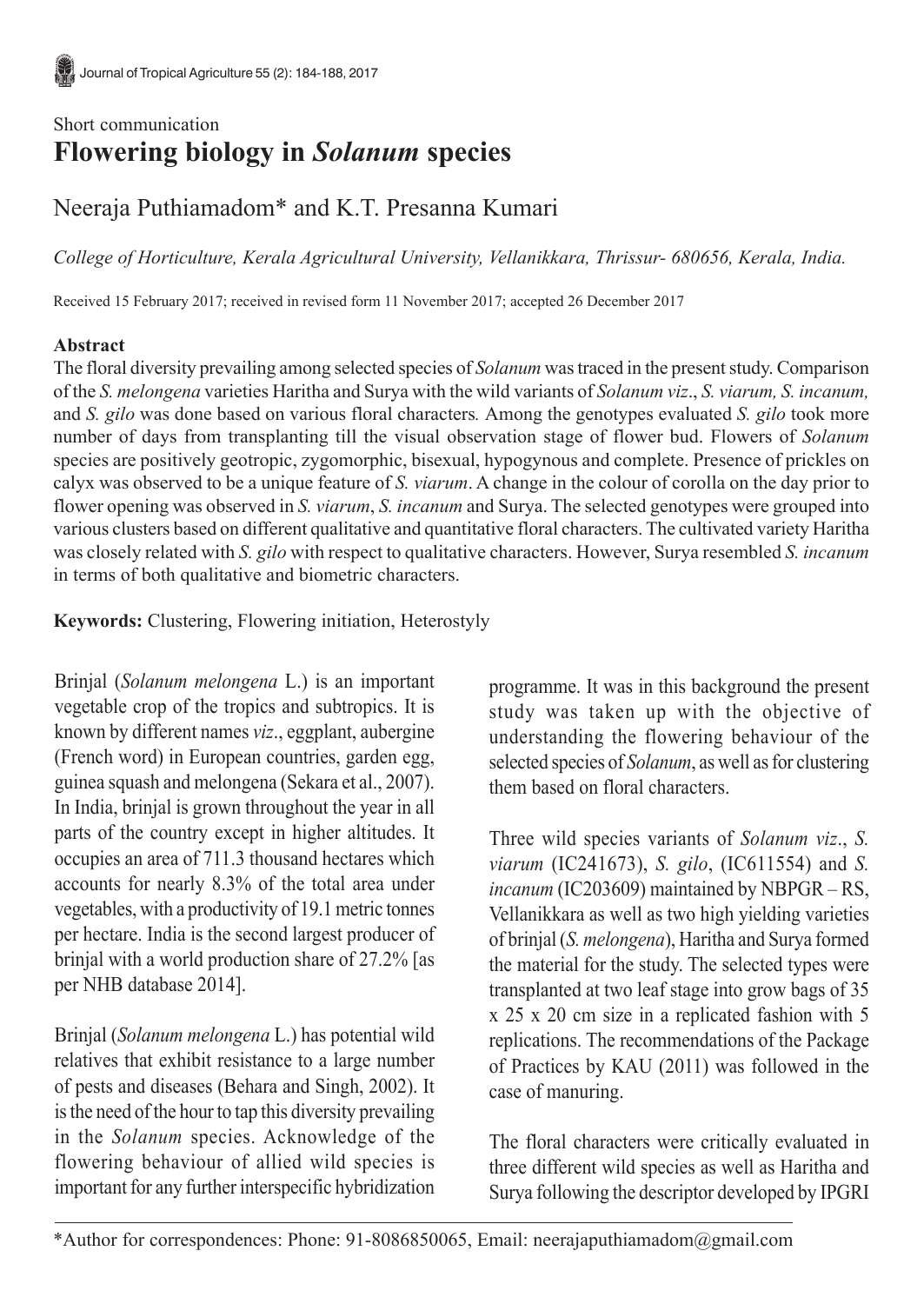(1988). The days taken for the visual observation stage of first flower bud since transplanting into the grow bags as well as days taken for the opening of the flower bud from visual observation stage were recorded. Number of flowers per inflorescence and longevity of flowers were also observed from all the types evaluated. The floral features of the three wild species as well as Haritha and Surya were described after examining the fresh flowers on the first day of blooming. The presence of pseudo or heterostyly in any of the evaluated types were also noted. Observations on various biometric characters of the flowers belonging to different types were also recorded.

Cluster analysis was done considering five qualitative and 11 quantitative characters. 'NTSYS' software was used for cluster analysis based on qualitative characters and 'Minitab 17' for biometric characters.

The results of the study are presented in Tables 1 to 4. The days taken for visual observation stage of first flower bud, days for opening of flower bud

*Table 1.* Flowering behaviour in different species of *Solanum*

from visual observation stage, as well as number of flowers per inflorescence in selected *Solanum* species and varieties are presented in Table 1.

Appearance of visually recognizable flower bud is considered to be an indication of the onset of flowering initiation. Among the wild species which produced flowers, *S. gilo* took the highest number of days for flowering initiation (70.80 days) and *S. viarum,* the lowest (41.20 days). Significant difference was observed among Haritha and Surya in the days taken for flowering (42.80 days and 55.00 days, respectively). However, Haritha was on par with the wild type *S. viarum*. Surya resembled *S. incanum* in days to initiation of flowering. Prasad and Prakash (1968) also reported that flowering initiation occurred in brinjal nearly  $40 - 45$  days after transplanting.

Even though the different species differed significantly in the days to visual observation stage of flower bud, no significant difference could be observed among the species for the days taken for opening of the flower bud from visual observation

| <b>Types</b> | Days to visual observation | Days to opening | Flowers per   |  |
|--------------|----------------------------|-----------------|---------------|--|
|              | stage of flower bud        | of flower bud   | inflorescence |  |
| S. viarum    | 41.20                      | 10.20           | 3.60          |  |
| S. gilo      | 70.80                      | 10.40           | 1.80          |  |
| S. incanum   | 56.00                      | 10.20           | 2.20          |  |
| Haritha      | 42.80                      | 9.60            | 2.00          |  |
| Surya        | 55.00                      | 10.00           | 1.40          |  |
| CD(0.05)     | 1.97                       | NS.             | 1.31          |  |
| CV(%)        | 2.80                       | NS              | 15.46         |  |

*Table 2.* Biometric characters of the flowers of different species of *Solanum*

| <b>Types</b> |               | Length of Circumference of Length of length of Length of Length of |             |                       |          |               | Length of style (cm) |      |
|--------------|---------------|--------------------------------------------------------------------|-------------|-----------------------|----------|---------------|----------------------|------|
|              | flower bud    | flower bud                                                         |             | sepal lobe petal lobe | filament | anther        | Short                | Long |
|              | $\text{cm}$ ) | (cm)                                                               | $\text{cm}$ | $\text{cm}$ )         | (cm)     | $\text{(cm)}$ |                      |      |
| S. viarum    | 1.38          | 1.84                                                               | 1.06        | 1.50                  | 0.20     | 0.60          | 0.30                 | 1.20 |
| S. gilo      | 0.80          | 1.32                                                               | 0.63        | 0.82                  | 0.20     | 0.40          | 0.30                 | 1.20 |
| S. incanum   | 1.76          | 2.06                                                               | 1.33        | 1.22                  | 0.20     | 0.60          | 0.30                 | 1.20 |
| Haritha      | 1.84          | 1.99                                                               | 1.70        | 1.92                  | 0.20     | 0.60          | 0.30                 | 1.20 |
| Surva        | 1.66          | 2.25                                                               | 1.60        | 1.96                  | 0.20     | 0.60          | 0.30                 | 1.20 |
| CD(0.05)     | 0.34          | 0.42                                                               | 0.26        | 0.42                  | NS       | NS            | NS                   | NS   |
| CV(%)        | 17.06         | 16.63                                                              | 15.70       | 21.28                 |          |               |                      |      |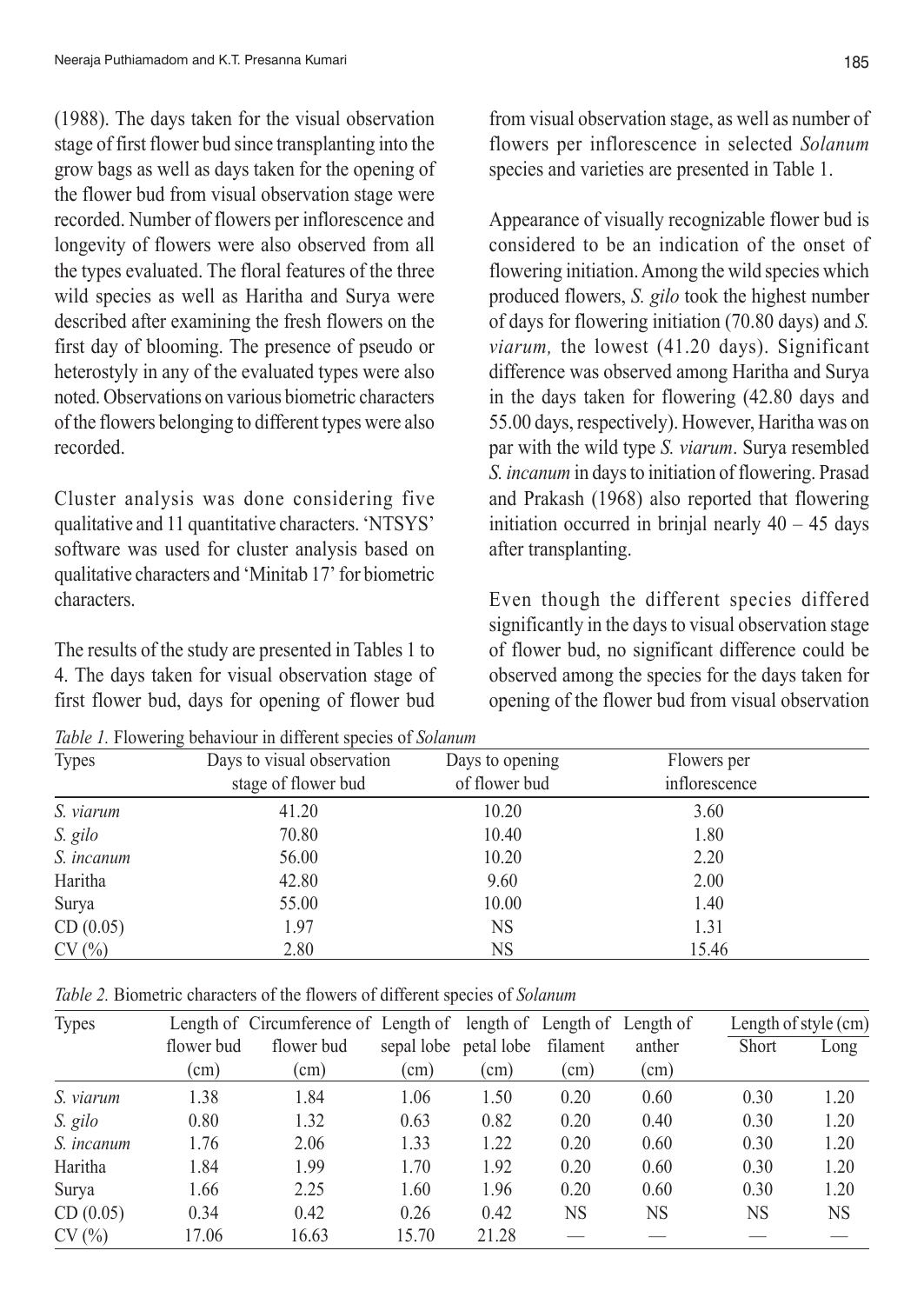Cluster No. Cluster members I Haritha, *S. gilo* II Surya, *S. incanum* III *S. viarum*

*Table 3.* Details of clusters formed based on qualitative floral characters

stage. Irrespective of species, it took only 9 to 10 days for flower opening from visual observation stage.

*S. viarum* was significantly different from all the other species in the number of flowers per inflorescence recording a highest value of 3.60. Haritha and Surya did not differ significantly with respect to the number of flowers per inflorescence. Som and Maity (1986) as well as Pradeepa (2002) also observed that in *S. gilo* flowers were borne either solitarily or in clusters of two or more, which conforms with the findings in the study.

The flowers of *Solanum* species were found to be positively geotropic. In all the species evaluated, flowers are pedicellate, zygomorphic, bisexual, hypogynous and complete. Calyx is persistent with five sepals which are united. Depending on the species prickles may or may not be present on the calyx. Corolla is rotate with five petals which are united. However, in *S. gilo* and Surya, petal number showed a variation from 4 to 6. The aestivation is valvate in both calyx and corolla. Androecium consists of five stamens, epipetalous and arranged in the form of a cone around the style. Anthers are basifixed and dehiscing through apical pores. Gynoecium is bicarpellary, syncarpous with axile placentation. The ovary is oblique in position with respect to the floral axis. This feature makes the flower zygomorphic.

In the flowers of *S. viarum*, calyx is green with prickles. The corolla in this species is light violet in colour. The stamens are with yellowish white filaments and yellow anthers. The stigma is glossy green. The flowers of *S. gilo* are characterized by the presence of petals which are white, stamens with

*Table 4.* Details of clusters formed based on biometric floral characters

| Cluster No. | Cluster members    |  |  |  |
|-------------|--------------------|--|--|--|
|             | Haritha, S. viarum |  |  |  |
| H           | Surya, S. incanum  |  |  |  |
| Ш           | S. gilo            |  |  |  |

yellowish white filaments and yellow anthers as well as glossy green stigma. In this species calyx is non prickly. Grubben and Denton (2004) also reported that *S. gilo* was having white or pale purple petals. *S. incanum* flowers can be distinguished by the green non prickly calyx and pale violet petals. The filaments of stamens are yellowish white and anthers are yellow. The stigma is glossy green.

In Haritha, the flowers are having green non prickly calyx, white petals and stamens with yellowish white filaments and yellow anthers. In the flowers of Surya, also a *S. melongena* type, the calyx is non prickly and purplish green in colour and corolla is bluish violet. Corolla colour remained white throughout the flowering period in *S. gilo* and Haritha. However, on the day prior to flower opening, corolla colour changed from white to light violet, pale violet and bluish violet in *S. viarum*, *S. incanum* and Surya, respectively. McGregor (1976), also observed that colour of the corolla would be purple or pink or white, depending on the variety.

The presence of prickles on the calyx was observed to be a unique feature of *S. viarum.* All the other wild species as well as cultivated varieties Haritha and Surya were observed to be devoid of prickles on the calyx. Irrespective of the species differences, the calyx is persistent. Lawande and Chavan (1998) also observed that flowers were complete with spines present on the calyx of certain species. Unlike in the present study Lawande and Chavan (1998), however, reported that flowers were actinomorphic in *Solanum* species.

Observations on the biometric characters of the flower like length and circumference of flower bud, length of sepal, length of petal, length of filaments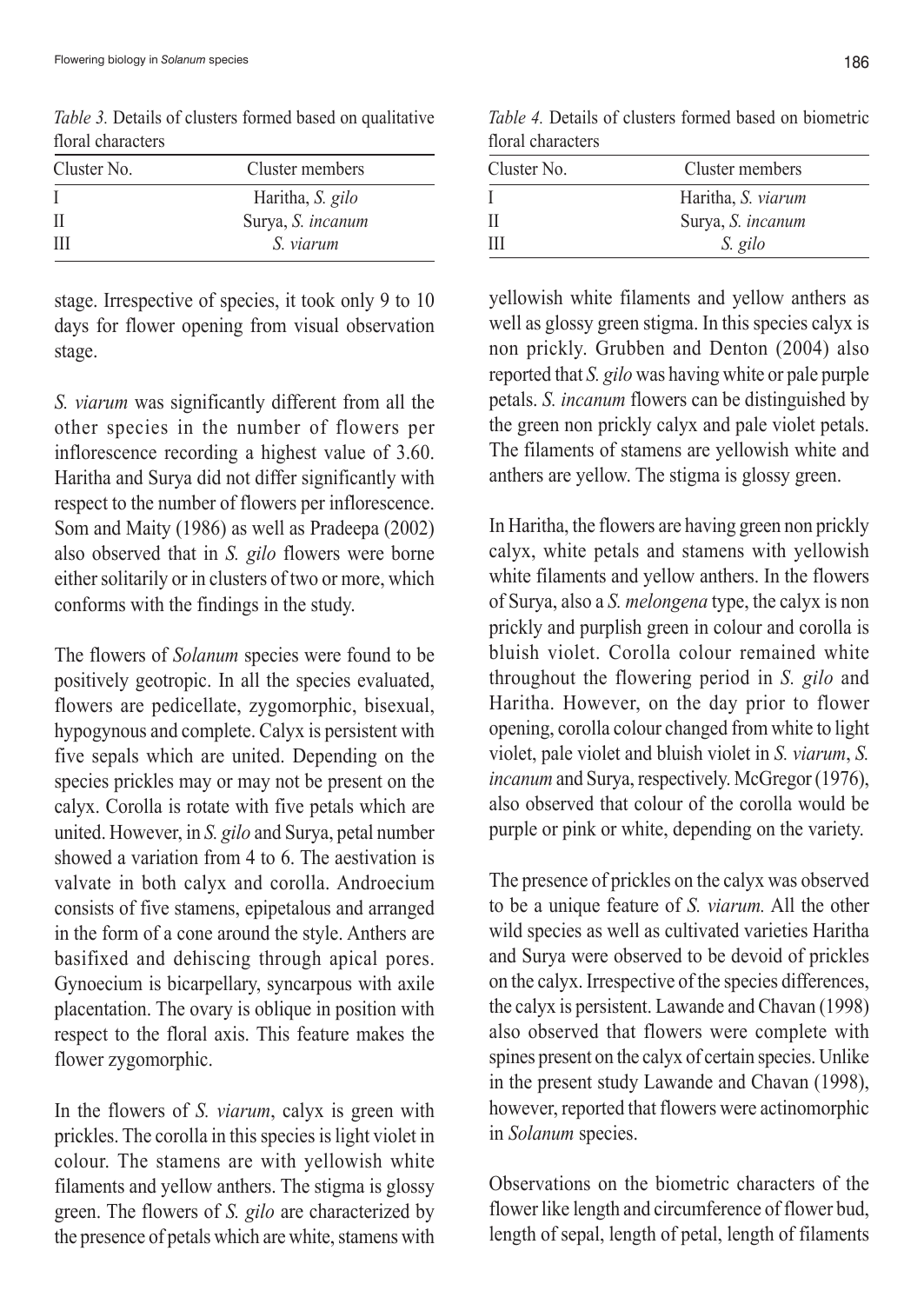



*Figure 1.* Dendrogram based on qualitative characters

and anthers as well as length of style were also recorded from the different species evaluated (Table 2).

*S. gilo* was significantly different from all other species evaluated, in the length and circumference of flower bud (0.80 cm and 1.32 cm, respectively). Haritha and Surya were on par with each other and also with the wild species *S. incanum* in the length and circumference of flower bud*.* The length of the sepal lobe was significantly different in different species evaluated. However, the cultivars under the species *melongena* (Haritha and Surya) were on par with respect to this character (1.70 cm and 1.60 cm, respectively). With regard to the length of the petal lobe also, Haritha (1.92 cm) and Surya (1.96 cm) were on par. The sepals and petals were the shortest in *S. gilo* (0.63 cm and 0.82 cm respectively).The evaluated types did not differ significantly in the length of stamens. The length of style varied from 0.30 cm in short styled flowers to 1.20 cm in long styled flowers.

Irrespective of species, long and short styled flowers were common. Long styled flowers had high frequency of occurrence compared to medium and short styled flowers. However, the frequency of occurrence of medium styled flowers was very rare.

Hence, it can be stated that heterostyly is present in all the species. Pal and Singh (1943) also observed three types of flowers in brinjal *viz*., long styled, pseudo short styled and true short styled. True short styled flowers did not set fruits on hand pollination, while long styled and pseudo short styled flowers produced fruits abundantly.

Cluster analysis was done using five qualitative characters observed from the five genotypes belonging to four different species. The resulting dendrogram is depicted in Fig. 1 and the clusters formed are presented in Table 3.

At 70 per cent similarity, three clusters were formed (Table 3). The wild species *S. gilo* fell in the same cluster with Haritha. This may be because of the similarity in the colour of the corolla. The cultivated types Haritha and Surya were falling in different clusters. *S. viarum* bearing prickles on calyx was distinct from the other types.

Dendrogram was also drawn taking into consideration 11 biometric characters (Fig. 2). At 67 per cent similarity, three clusters were obtained (Table 4). Higher affinity was observed between Surya and *S. incanum* with respect to biometric characters. Haritha formed a single cluster with the